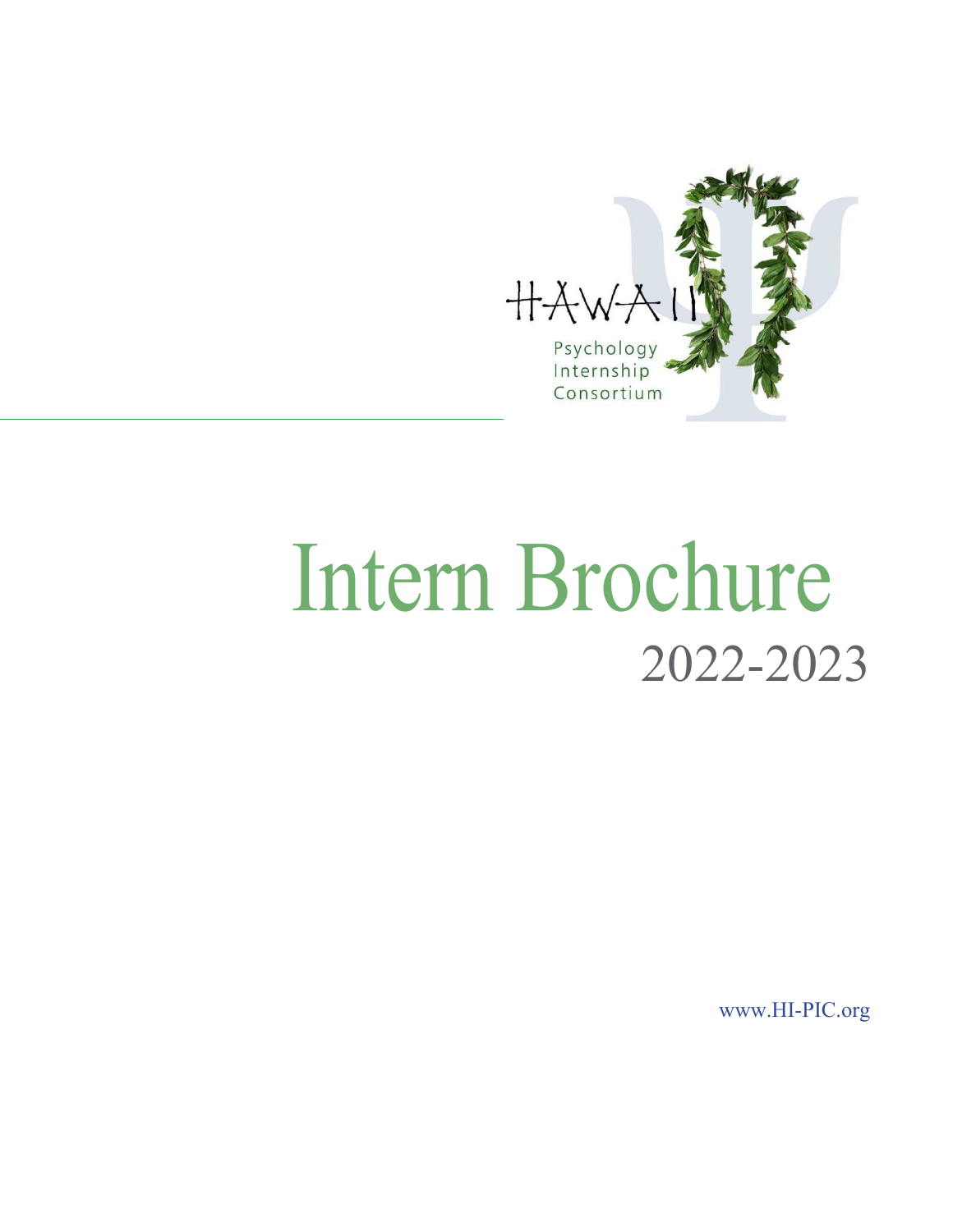# Aim:

# The aim of the Hawai'i Psychology Internship Consortium (HI-PIC) is to prepare and retain high quality and culturally competent psychologists to provide collaborative public mental health care for the diverse children, adolescents, and adults of Hawai'i.

The Hawai'i Psychology Internship Consortium (HI-PIC) represents the collaborative effort of three state agencies – the Department of Education, Department of Public Safety, and the Department of Health, Child and Adolescent Mental Health Division,– to share resources and faculty for the purpose of providing a diversified educational program for psychology interns. Training takes place at eight training sites across four of Hawai'i's islands: Oahu, Kauai, Maui, and Hawai'i (the "Big Island").

# Accreditation Status

The Hawai'i Psychology Internship Consortium (HI-PIC) is accredited by the American Psychological Association. Questions related to the program's accreditation status should be directed to the Commission on Accreditation:

Office of Program Consultation and Accreditation American Psychological Association 750 1st Street, NE, Washington, DC 20002 Phone: (202) 336-5979 Email: [apaaccred@apa.org](mailto:apaaccred@apa.org)

### APPIC Membership Status

HI-PIC is a participating member of APPIC and participates in the APPIC match.

# Program Structure

HI-PIC offers one-year, full-time doctoral internships beginning and ending in July. The start date for the 2022- 2023 cohort is July 13, 2022. The Consortium provides a range of clinical and didactic experiences that represents the necessary depth and breadth required for future professional practice within psychology. Interns have a primary placement at one of eight sites, with both required and elective rotations and other training experiences at other sites within the consortium. Across training sites, interns are expected to complete a full-time internship during the internship year, of which at least 25% (500 hours) are spent in the provision of direct face-to-face clinical services. Interns are expected to achieve the internship program aim and objectives, as described below, and to abide by the APA Code of Ethics, the requirements of the HI-PIC training program, and the policies and procedures of their primary training site.

HI-PIC recruits applicants from diverse backgrounds. The Consortium believes that a diverse training environment contributes to the overall quality of the program. HI-PIC provides equal opportunity to all prospective interns and does not discriminate because of sexual orientation and marital status that is irrelevant to success as a psychology intern. Applicants are individually evaluated in terms of quality of previous training, practicum experiences, and fit with the internship.

HI-PIC trains clinical psychologists who are effective consumers of research and who utilize scholarly inquiry to inform their practice. HI-PIC offers generalist training with a focus on rural and underserved populations, with the opportunity for specialized training that varies across training sites. More information about each training site and the resources and opportunities offered by each is provided below.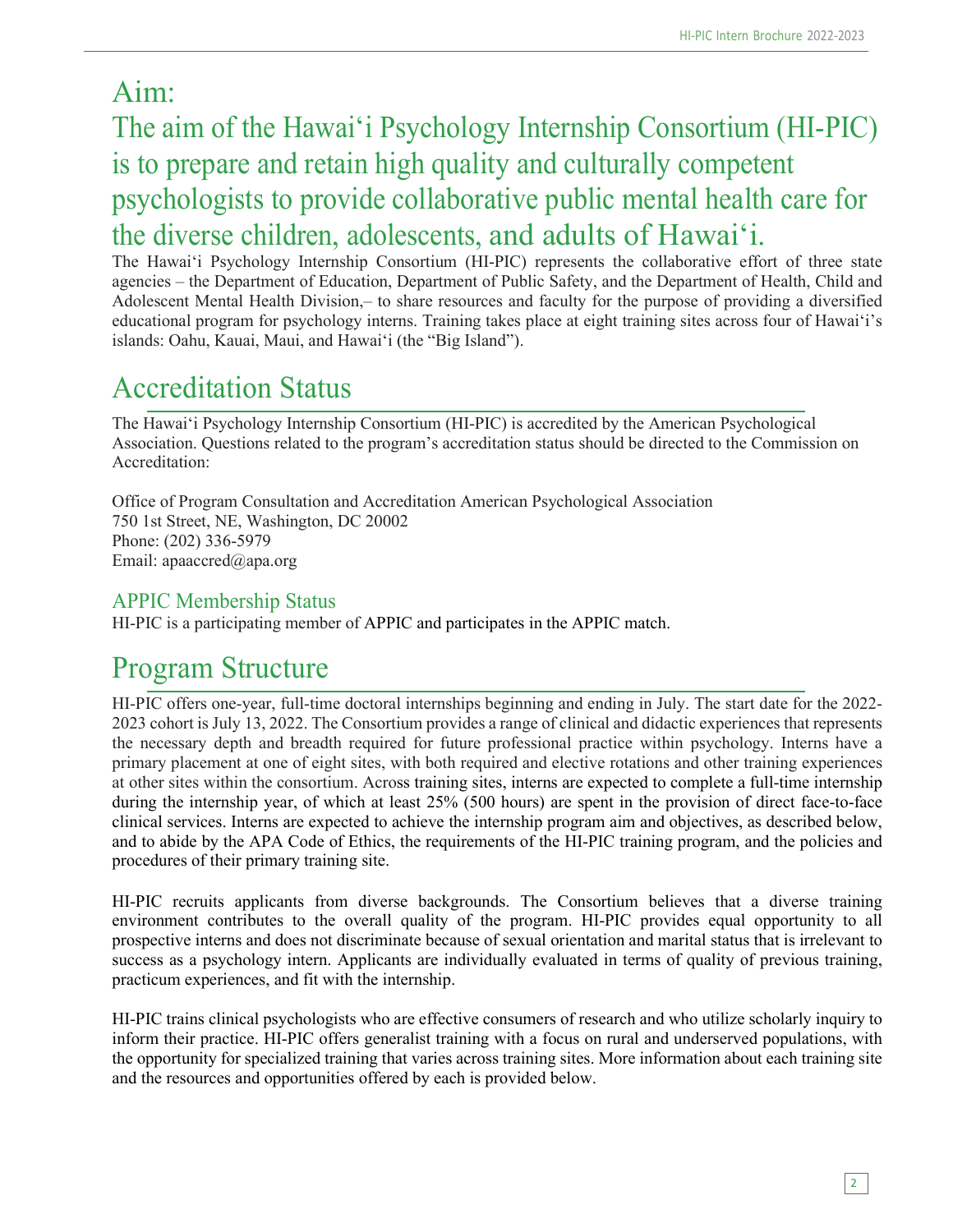HI-PIC does not engage in discrimination against or harassment of any person employed or seeking employment within our consortium on the basis of race, color, national origin, religion, sex, gender, gender expression, gender identity, pregnancy, physical or mental disability, medical condition, genetic information, ancestry, marital status, age, sexual orientation, or service in the uniformed services. This policy applies to all practices, including recruitment, selection, salary, training, and development. This policy is intended to be consistent with the provisions of applicable state and federal laws and site-specific policies. HI-PIC also prohibits sexual harassment and addresses any such grievance in collaboration with each site's Human Resource Department.

### Required Major Training Emphases

All sites offer the following major training emphases:

#### **Behavioral Health Intervention**

Interns across training sites spend approximately 10-15 hours per week in activities related to behavioral health intervention. Each consortium site provides opportunities for interns to work in inpatient and/or outpatient settings. All sites provide interns the chance to work with a diverse range of underserved clients within a variety of therapeutic modalities. Individual, group, family, and/or couples therapy treatments are available at some sites. Clients served range widely in age, race, ethnicity, and diagnostic presentation.

#### **Psychological Assessment**

Interns across training sites spend approximately 5-15 hours per week in activities related to assessment. Interns at every site administer, interpret, and provide written synthesis of psychological test batteries.

Assessments may include record reviews, clinical interviews, intellectual, achievement, personality, and/or competency-based measures. Interns have opportunities to write reports and make recommendations that convey meaningful information to clients.

#### **Consultation and Systems Collaboration**

Interns spend approximately 6-8 hours per week in activities related to consultation and systems collaboration, learning to consult with a variety of other providers and stakeholders. Collaborative opportunities include working within an interdisciplinary treatment team, providing psychological consultation to other disciplines, and partnering with community social service, legal, and educational systems.

#### Required Minor Training Emphases

Every intern will be required to complete two minor rotations: one in Corrections and the other focusing on Cultural Diversity and the Self. The Corrections rotation will be held as a week- long rotation at the Oahu Community Correctional Center (OCCC) and at the Hawai'i Youth Correctional Facility (HYCF). Interns will join the OCCC/HYCF psychologists in observing therapy and any evaluations currently underway. The Cultural Diversity rotation will be completed during a 2 ½ -day mid-year rotation with multiple faculty and all interns together on the Island of Hawai'i (Big Island).

#### Possible Experiences (options vary by site)

All sites offer optional experiences, which differ across sites. Training experiences are offered dependent on the interest of the intern(s), the availability of community partners and training experiences, and the permission of primary supervisors and training faculty. A sample of potential experiences includes (note, not all training experiences are available at all sites- contact Site Directors for more information about availability):

- o Assessment and intervention with children of military personnel
- o Telehealth
- o Forensic Psychology
- o Intensive Learning Center (specialized classroom intervention for students with Serious Emotional Disabilities)
- o Family intervention
- o Substance abuse
- o Developmental/ Autism Spectrum Disorder Assessments
- o Early childhood assessment and intervention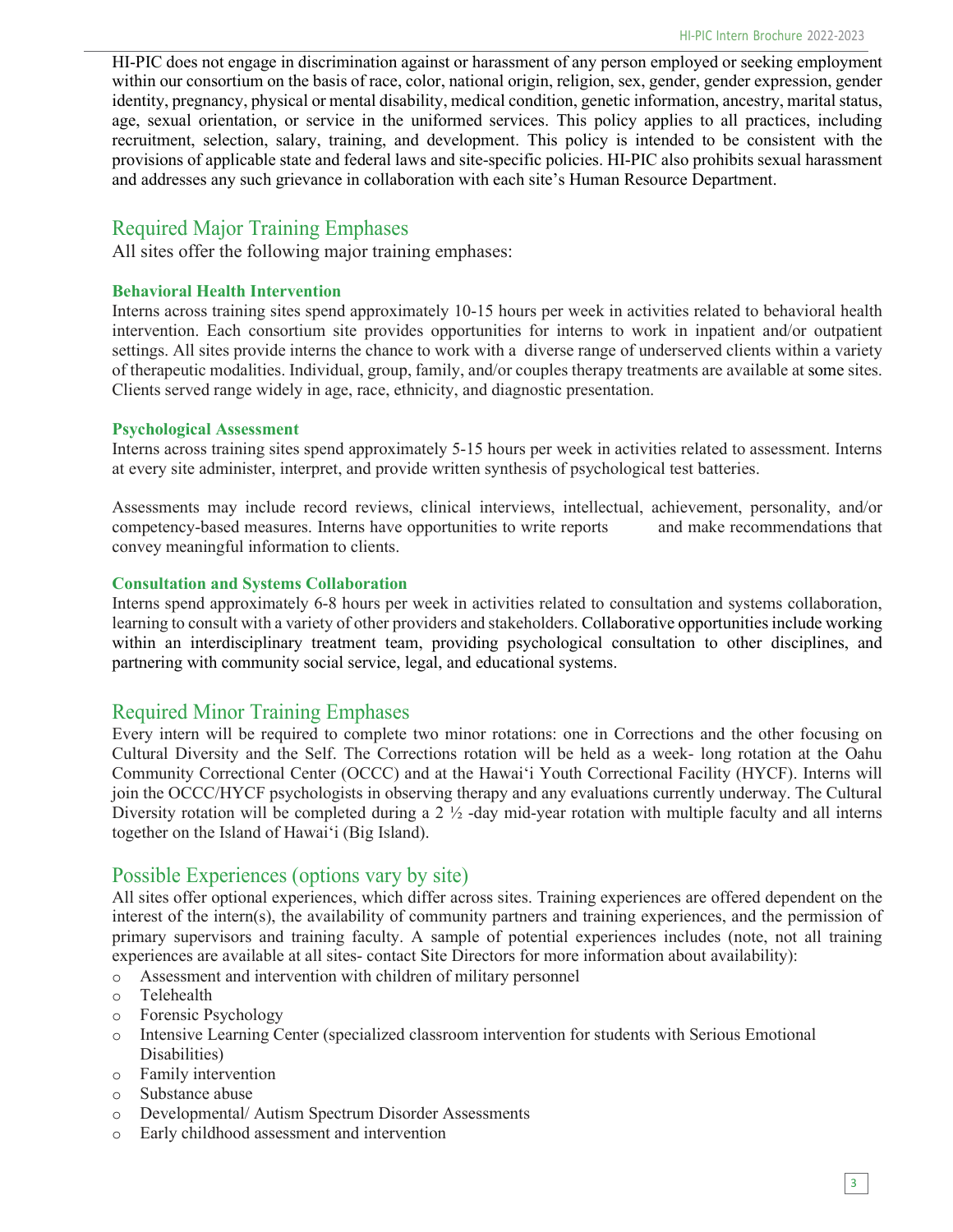# HI-PIC Aim and Competencies

### Program Aim:

*The Hawai'i Psychology Internship Consortium's (HI-PIC) mission is to prepare and retain psychologists to provide culturally competent public mental health care for the diverse children, adolescents, and adults of Hawai'i.*

#### **Profession Wide Competencies and Learning Elements**

#### Overarching Goals:

The Hawaii Psychology Internship Consortium (HI-PIC) represents the collaborative effort of three Hawaiian state agencies and the Western Interstate Commission for Higher Education, WICHE, to share resources and faculty for the purpose of providing a broad and general educational program for psychology interns.

Our program offers one-year, full time internship positions at treatment centers across four of Hawaii's islands-Kauai, Oahu, Maui, and the Big Island (Hawaii). It is expected that by the conclusion of the internship year, interns will have achieved intermediate to advanced competence in APA's nine Profession Wide Competencies and associated Learning Elements. For a comprehensive list of all required Learning Elements, please see the HI-PIC Intern Evaluation. The following represents a list of all required competencies and a general summary of associated learning elements:

Competency 1: Interns will achieve competence appropriate to their professional developmental level in the area of Intervention.

*Learning Elements related to this competency include the following:* 

- •Case conceptualization and treatment planning
- •Implementation of therapeutic interventions informed by the current evidence base
- •Crisis intervention
- •Therapeutic skills

Competency 2: Interns will achieve competence appropriate to their professional developmental level in the area of Assessment. *Learning Elements related to this competency include the following:* 

- •Diagnostic skill
- •Instrument selection, administration, and scoring
- •Test interpretation
- •Clinical formulation
- •Communicating results

Competency 3: Interns will achieve competence appropriate to their professional developmental level in the area of Interprofessional and Interdisciplinary Consultation. *Learning Elements related to this competency include the following:* 

- •Knowledge of the roles and perspectives of other professionals
- •Engagement in interdisciplinary consultation and collaboration

Competency 4: Interns will achieve competence appropriate to their professional developmental level in the area of Supervision. *Learning Elements related to this competency include the following:* 

- •Theories and methods of supervision
- •Effective provision of supervision (direct or simulated)

Competency 5: Interns will achieve competence appropriate to their professional developmental level in the area of Cultural and Individual Diversity. *Learning Elements related to this competency include the following:* 

- •Cultural awareness of self and others
- •Effective navigation of cultural differences
- •Effects of cultural considerations on clinical activities
- •Evidence-informed approach to cultural considerations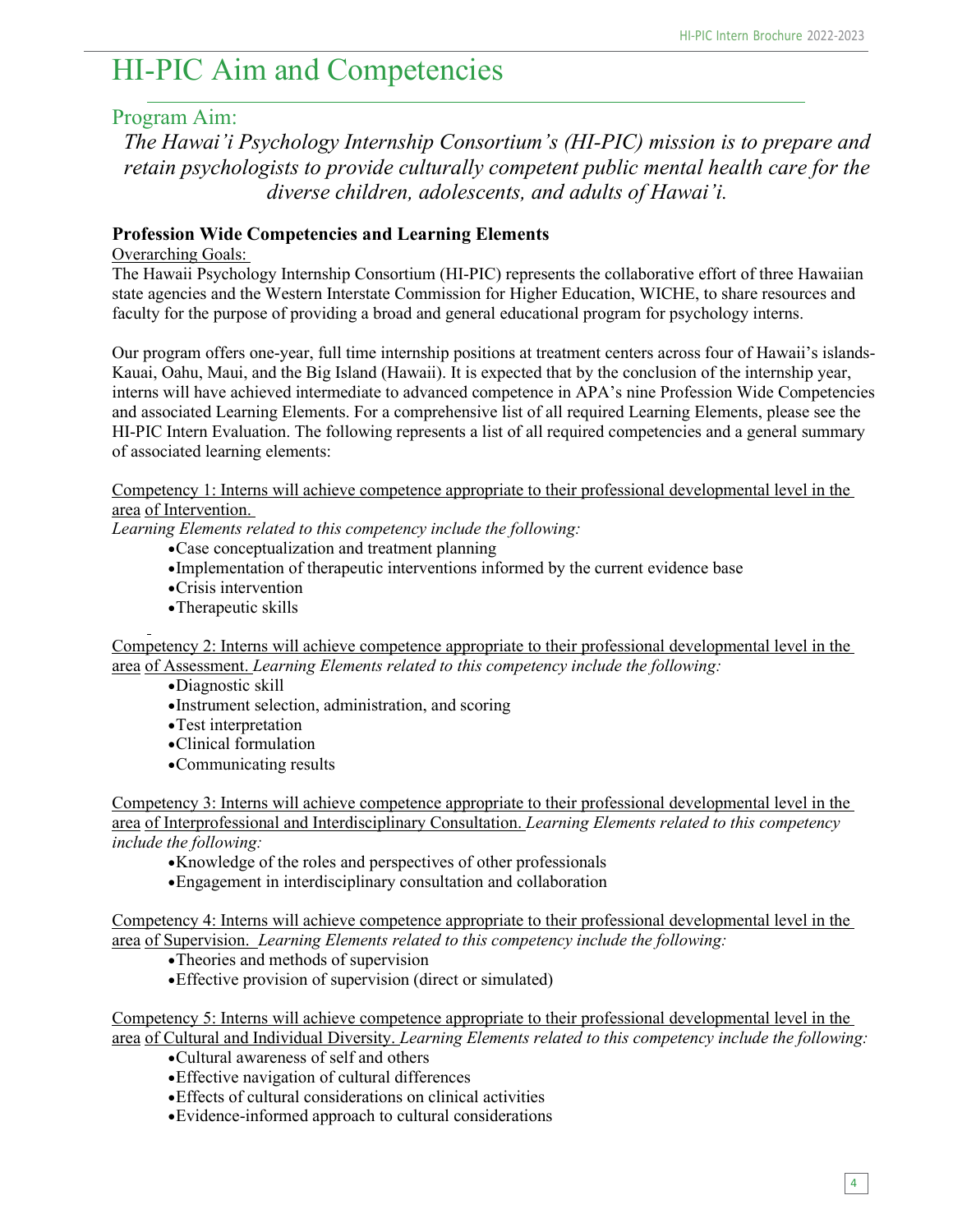Competency 6: Interns will achieve competence appropriate to their professional developmental level in the area of Research.

*Learning Elements related to this competency include the following:* 

- •Evaluation and/or dissemination of research or other scholarly activities
- •Application of scientific knowledge to practice

Competency 7: Interns will achieve competence appropriate to their professional developmental level in the area of Ethical and Legal Standards

*Learning Elements related to this competency include the following:* 

- •Knowledge of ethical, legal, and professional standards
- •Recognition of ethical dilemmas
- •Adherence to ethical principles and guidelines

Competency 8: Interns will achieve competence appropriate to their professional developmental level in the area of Professional Values, Attitudes, and Behaviors.

*Learning Elements related to this competency include the following:* 

- •Professional awareness and growth
- •Interpersonal relationships
- •Effective use of supervision
- •Self-awareness and self-reflection
- •Clinical documentation
- •Case management

Competency 9: Interns will achieve competence appropriate to their professional developmental level in the area of Communication and Interpersonal Skills.

*Learning Elements related to this competency include the following:* 

- •Effective communication (oral, nonverbal, and written)
- •Effective interpersonal skills

#### Supervision

Interns receive a minimum of 2 hours of individual supervision each week from a licensed psychologist at their site. Supplemental weekly individual supervision may be provided by faculty at each site and/or by licensed providers at elective rotation sites. Licensed supervisors provide interns with experientially based clinical training and direct observation is a component of the supervision and evaluation process.

Two hours of required weekly group supervision from a licensed psychologist is conducted with all interns across consortium sites via high quality, secure distance technology. Group supervision focuses on case presentation, professional development, and clinical topics. All interns receive a minimum of 4 hours per week of supervision.

#### Stipend, Benefits, and Resources

The annual internship stipend across all consortium sites is \$31,000. Interns are employed by the Western Interstate Commission for Higher Education (WICHE). WICHE is an intergovernmental organization which provides consultation and support to the HI-PIC program and serves as the fiscal agent for the internship.

Health benefits are provided to all interns, as are annual vacation, professional, and sick leave. Additional information about intern benefits can be found in Appendix A.

HI-PIC interns have access to numerous additional resources. Funding for travel within the state of Hawai'i is provided for interns to complete most required training experiences.

Assessment and other training materials are provided by each training site, and additional materials that may be needed. Each intern additionally has access to administrative and IT support through their primary training site.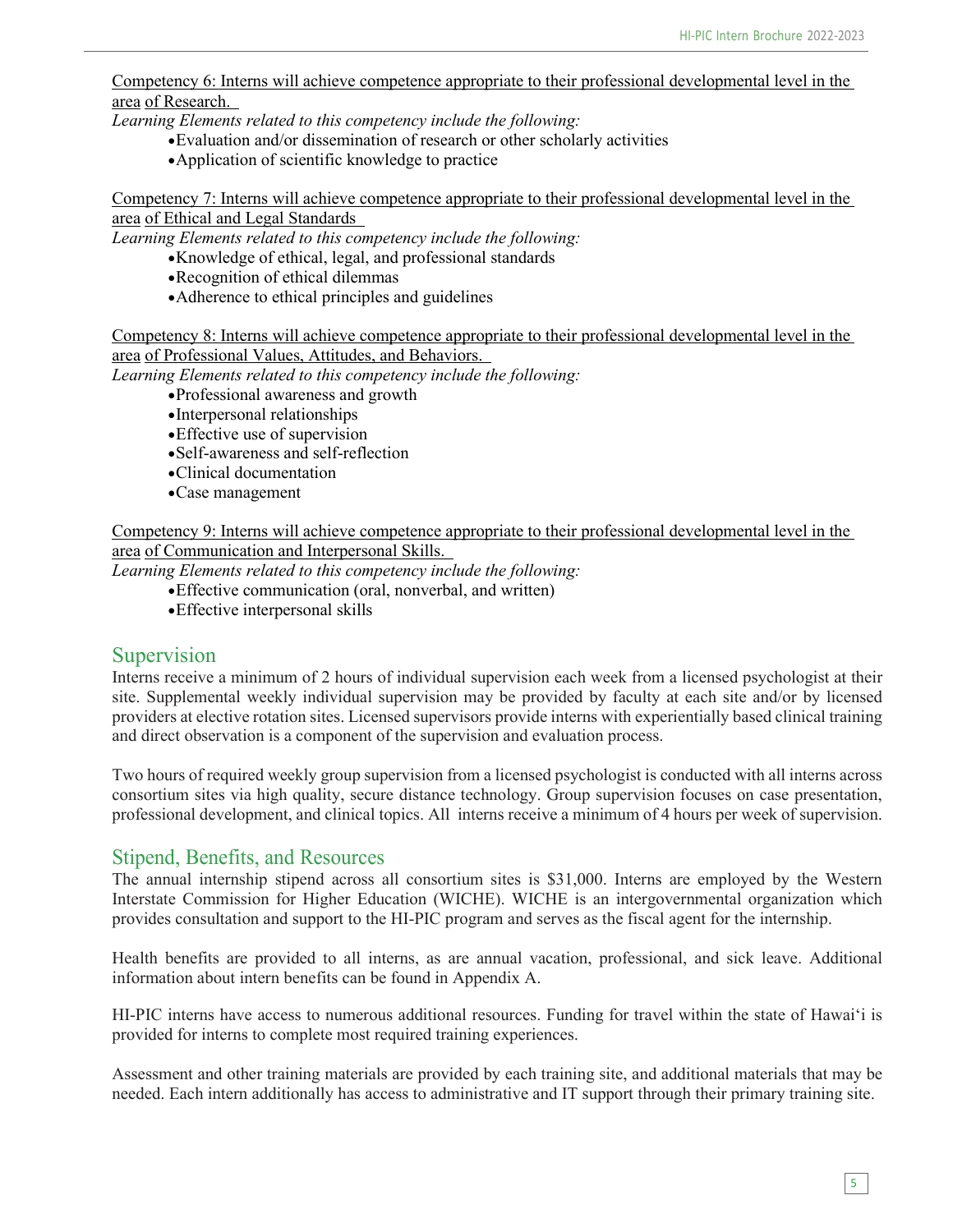# HI-PIC Training Sites

The consortium includes the following training sites:

- o **Department of Public Safety** (Honolulu, Oahu)
	- Maui Community Correctional Center (MCCC)
	- Oahu Community Correctional Center (OCCC)
- o **Department of Health**
	- Hawai'i Youth Correctional Facility (Family Court Liaison Branch; Kailua, Oahu)
	- East Hawai'i Family Guidance Center (Hilo, Big Island)
- o **Department of Education**
	- Windward School District (Kaneohe, Oahu)
	- Ka`u, Kea`au. Pahoa (KKP) School District (Kea`au, Big Island)
	- West Hawai'i School District (Kealakekua, Big Island)
	- Kauai School District (Kauai)

A description of each site and the internship experience by site is below:

### **Department of Public Safety**

### Maui Community Correction Center (MCCC) – **INACTIVE FOR 2022-2023**

#### **General Information:**

The Hawai'i Department of Public Safety's Maui Community Correctional Center (MCCC) HI-PIC training site provides specialized forensic training in the adult correctional system. MCCC is located on approximately 7 acres in Wailuku and houses male and female inmates, with females consisting of 16% of the total population. MCCC provides reintegration programs to pretrial and sentenced felons and probation and parole violators who will be released on Maui.

Among the programs offered at MCCC are yoga, adult basic education, GED, computer skills, life skills, Thinking for a Change®, parenting, health education, domestic violence, NA/AA, substance abuse treatment aftercare, sex offender treatment aftercare, pre-employment training, vocational training, education furlough and work furlough. Extended furlough is offered to facilitate education and work furloughs. Interns placed at MCCC will develop competencies in the assessment, diagnosis, and treatment of inmates with mental illness. These skills include crisis intervention and the use of psychological methods to evaluate malingering, violence potential, and suicidality.

#### The Internship Experience:

As a member of a multidisciplinary team, interns placed at MCCC will have the opportunity to interact with a variety of healthcare professionals and develop treatment programs. Training at MCCC will include such specialized experiences as conducting evaluations of suicide risk, psychopathy, and malingering. Interns will also conduct therapy with inmates and collaborate with professionals in other care systems.

#### Contact Information

Site Director: Dr. Gavin Takenaka Email address: [gavin.k.takenaka@hawaii.gov](mailto:gavin.k.takenaka@hawaii.gov) Phone number: Mailing address: 600 Waiale Road, Wailuku, Hawai'i 96793

#### **Oahu Community Correction Center (Honolulu, Oahu)**

#### General Information:

The Hawai'i Department of Public Safety's HI-PIC training site is primarily housed at the Oahu Community Correctional Center (OCCC) and provides specialized forensic training in the adult correctional system. OCCC is the largest jail facility in the State of Hawai'i and is situated on 16 acres in urban Honolulu. The 950-bed facility houses pre-trial detainees. In addition to its jail functions, OCCC provides reintegration programming for male sentenced felons. The pre- trial population at OCCC is offered educational, self-improvement, and religious programs.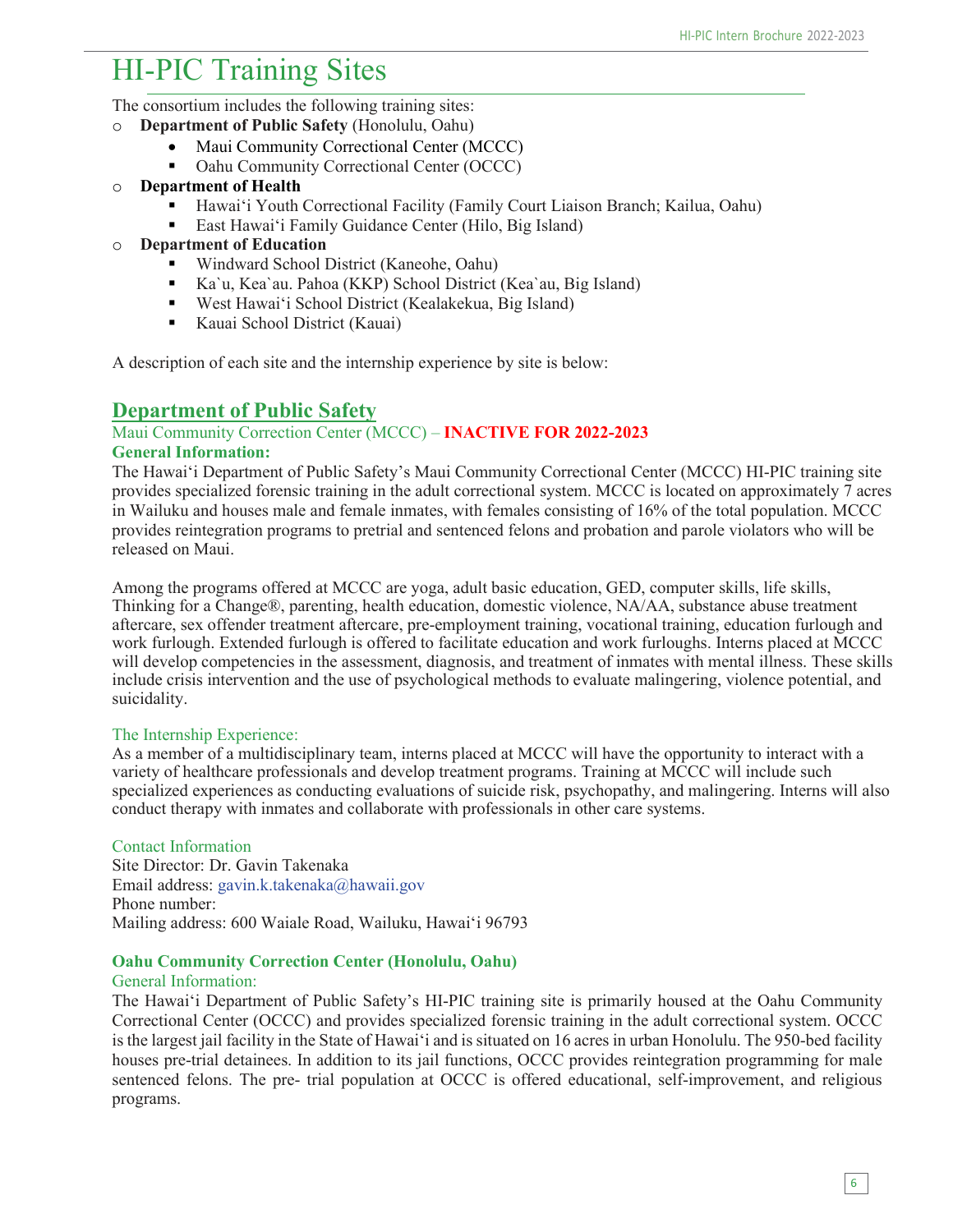The sentenced inmate population is offered programs in substance abuse, domestic violence, cognitive skills, parenting, community service work lines, work furlough, and extended furlough. Interns placed at OCCC will develop competencies in the assessment, diagnosis, and treatment of inmates with mental illness. These skills include crisis intervention and the use of psychological methods to evaluate malingering, violence potential, and suicidality.

#### The Internship Experience:

As a member of a multidisciplinary team, interns placed at OCCC will have the opportunity to interact with a variety of healthcare professionals, develop treatment programs, and supervise practicum students. Training at OCCC will include such specialized experiences as conducting evaluations of suicide risk, psychopathy, and malingering. Interns will also conduct therapy with inmates and collaborate with professionals in other care systems.

#### Contact Information

Site Director: Sara Hashimoto, Psy.D. Email address: [sara.h.hashimoto@hawaii.gov](mailto:sara.h.hashimoto@hawaii.gov) Phone number: (808) 587-1250 Mailing address: 2199 Kamehameha Highway, Honolulu, Hawai'i 96819

### **Department of Health**

### **Hawai'i Youth Correctional Facility (Family Court Liaison Branch) – Kailua, Oahu**

General Information:

The Family Court Liaison Branch (FCLB) is a branch of the Child and Mental Health Division (CAMHD) of the State of Hawai'i Department of Health. FCLB is a contracted agency located at the Hawai'i Youth Correctional Facility (HYCF) and provides direct clinical mental health services to the youth at HYCF in Kailua and the Hale Ho'omalu Juvenile Detention Facility (DH) in Kapolei. Additionally, FCLB is comprised of Social Workers, Psychiatrists, and Psychologists with whom the Intern can expect to work closely.

FCLB works in collaboration with the HYCF staff to provide mental health services to youth throughout their incarceration. HYCF staff includes social workers, Youth Corrections Officers, and medical staff. FCLB collaborates with Department of Education staff who provide educational services at both facilities. Many youth receive services from CAMHD via a Family Guidance Center (FGC) outside of HYCF; and FCLB works closely with the youth's home FGC to ensure continuity of care and successful transition back to community based mental health services.

#### The Internship Experience:

The FCLB Intern will have the opportunity to train in the areas of assessment, consultation, and individual and family psychotherapy with a particular focus on the juvenile justice population. The Intern will participate in consultation, risk assessments, multidisciplinary meetings, and carry a weekly individual/family therapy caseload of approximately 3-4 cases. The opportunity to facilitate group therapy is also available if desired. The remaining time will be spent conducting, scoring, and writing up psychological assessments with youth who have been ordered by the court into HYCF and other external assessment referrals made through Family Court or FGC. The Intern may also have the opportunity to supervise pre- doctoral practicum students under the supervision of a licensed psychologist.

#### Contact Information

Site Director: Andrea Hiura, Psy.D. Email address: [andrea.hiura@doh.hawaii.gov](mailto:andrea.hiura@doh.hawaii.gov)  Phone number: (808) 266-9932 Mailing address: 42-470 Kalanianaole Highway, Kailua, Hawai'i 96734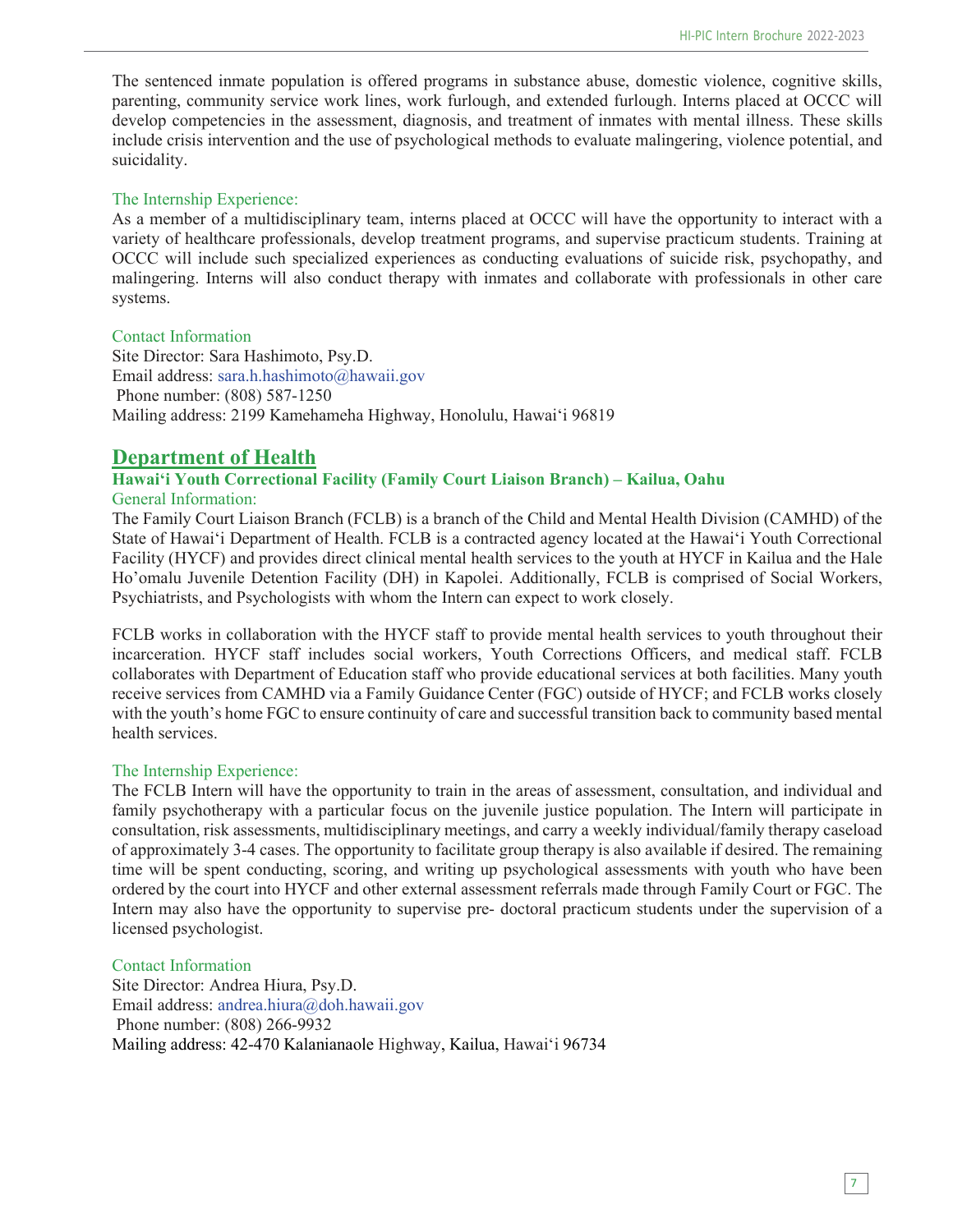#### **East Hawai'i Family Guidance Center (Hilo, Big Island)** General Information

The Child and Adolescent Mental Health Division (CAMHD) is a part of Hawai'i's state-wide Department of Health. The East Hawai'i Family Guidance Center (EHFGC) is one of the 7 Family Guidance Centers (FGCs) under CAMHD, and provides services to children, adolescents, and their families on the East Side of Hawai'i Island including the Hilo area and the Puna district. These are both rural areas with a diverse population. The youth served at the EHFGC are generally lower income families who are Medicaid eligible. The youth have been diagnosed with at least one mental health disorder and have shown significant impairment in multiple areas of functioning. Many of the youth have a history of trauma, are in foster placements, have struggled with substance abuse, are involved in the legal system because of criminal activity, and/or have a history of suicidal ideation. With the services offered at the EHFCG youth and their families can receive care coordination and are eligible for an array of services from outpatient therapy, to acute psychiatric hospitalization.

#### **Please note: Interns do need reliable automobile transportation for this placement.**

#### The Internship Experience:

Interns placed at EHFGC are engaged in many aspects of the services provided. Interns will conduct several brief intake evaluations each week and will also conduct more comprehensive evaluations throughout the training year. Interns also have the opportunity for various types of therapeutic intervention including family therapy; individual therapy with children, adolescents, and parents; and group therapy. Individual and family therapy may be conducted through telehealth, in the office, in the client's home, or in the community, depending on the needs of the client. Most of our services are provided through telehealth, with the opportunity to work from home. In their therapy experience, interns will be trained in, research, and implement evidence-based treatments. The unique nature of this site also allows interns to collaborate with multiple state and private agencies including, but not limited to, child welfare services, the department of justice, the department of education, in-patient psychiatric units, residential treatment facilities, and the department of developmental disabilities. Collaboration affords trainees the opportunity to participate in individualized education plan (IEP) meetings with schools, attend court, and make recommendations for youth in foster care. Interns will learn to work in collaboration with these agencies and to provide consultation to both other agencies and to co- workers within CAMHD. This small, rural service area also allow for community development, of which interns can be a part. Community projects include improving crisis response, suicide prevention, and improving state agency collaboration and intervention. Interns may also have the opportunity to supervise a masters level practicum student.

#### Contact Information

Site Director: Mei-Lin Lawson, Psy.D. Email[:MeiLin.Lawson@doh.hawaii.gov](mailto:MeiLin.Lawson@doh.hawaii.gov)  Telephone: (808) 765-7722 Address: 88 Kanoelehua Avenue, Suite A-204, Hilo, Hawai'i 96720

#### **Department of Education Sites:**

#### **General Site Information:**

The Hawai'i Department of Education (DOE) administers the statewide system of public schools, composed of seven districts (Honolulu, Central, Leeward, Windward, Hawai'i, Maui, and Kauai). These districts serve approximately 180,000 students attending more than 280 schools. DOE provides and delivers School Based Behavioral Health (SBBH) to remove barriers to learning through provisions of behavioral health services to students.

SBBH emphasizes the development of skills necessary to meet the social/emotional and behavioral demands of the learning and school community environment. The internship sites within DOE support the efforts of the SBBH program by supporting the emotional health and academic growth of students through provision of behavioral and mental health services within the school systems. The training placements within the Department of Education sites will require travel between school sites, thus interns must have consistent access to reliable transportation.

### **Please note: Interns do need reliable automobile transportation for all DOE placements.**

8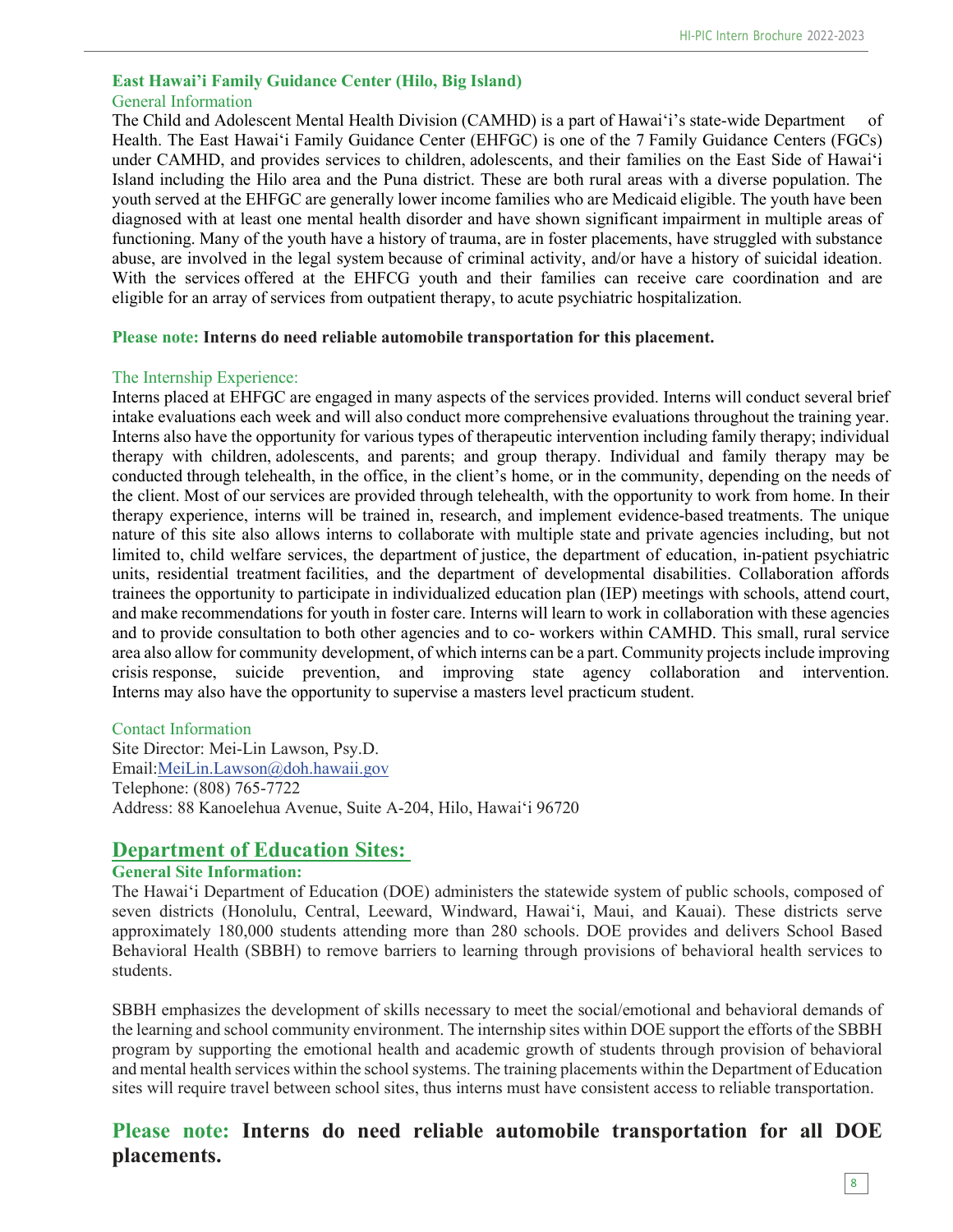#### **Windward School District (Kaneohe, Oahu)**  The Internship Experience:

The intern primarily placed at the Windward School District will have the opportunity to serve public school students between preschool and 12th grade demonstrating a wide range of social, emotional, and behavioral difficulties. The intern will be placed on the campus of one Windward District High School and one Windward District Elementary School. The intern will complete psychological evaluations that could include cognitive, academic achievement, adaptive behavior, and emotional behavioral assessments to further inform the team about the student's individual strengths and needs. The intern will also provide behavioral health interventions in schools including individual and group counseling, in-class support, conduct classroom observations, development of behavioral support plans, and consult with teachers, administration, and other school personnel. Furthermore, the intern will participate in both district and school team meetings such as IEP Meetings, Student Support Team Meetings, Peer Reviews, and the SBBH Complex Team Meetings. The details of what the individual supervision will include will be decided collaboratively between the primary supervisor and the intern.

The Windward District includes a wide variety of different cultural milieus as our schools range from Hawaiian Homelands in Waimanalo to the coast to Sunset Beach (the famed North Shore surfing community). Although the Windward District is vast, the majority of the training and experience will be within the Central (Ahuimanu and Kaneohe) and Southern (Kailua and Waimanalo) sides of the Windward District. The Windward District training site provides a rich experience working with a diverse family and student population that is multicultural, from a wide range of socioeconomic statuses, and may come from rural to semi-urban communities.

Contact Information Site Director: Tod-Casey Takeuchi Psy.D, Licensed Psychologist Email address: [tod.takeuchi@k12.hi.us](mailto:tod.takeuchi@k12.hi.us) Mailing address: Windward District Office, 3rd Floor, 46-169 Kamehameha Highway, Kaneohe, Hawai'i 96744 Web address:<http://doe.k12.hi.us/>

#### **Kau-Keaau-Pahoa [KKP] School District (Kea`au, Big Island)**

#### The Internship Experience:

The intern primarily placed at the KKP School District will be afforded the opportunity to provide behavioral and mental health services (individual, group, and family) to public school students from preschool to 12th grade demonstrating a wide-range of social, emotional and behavioral diagnoses and difficulties.

The intern will complete comprehensive psychological evaluations that could include cognitive, academic achievement, adaptive behavior and social-emotional/behavioral assessment to further inform the team about the student's individual strengths and needs. Information is used to identify disabilities affecting learning and to assist in designing individualized intervention plans so students are successful in school. The intern will also provide behavioral health interventions in schools including individual and group counseling, in-class support, functional behavioral assessment, development of behavioral support plans, and consultation.

The intern will be placed on the Big Island and will serve the schools in the Keaau, Kau, and Pahoa regions (KKP Complex). This site provides a rich multicultural experience working with people of Hawai'ian, Marshallese and a variety of other ethnic backgrounds. Moreover, the intern may provide services within the district's Intensive Learning Centers, which serve its most behavioral and emotionally challenged students.

#### Contact Information

Site Director: Jessica Carroll, Ph.D. Email address: [jessica.carroll@k12.hi.us](mailto:jessica.carroll@k12.hi.us)  Phone number: (808) 430-5426 Mailing address: West Hawai'i Regional Special Education Office, P.O. Box 100, Pahala, Hawai'i 96777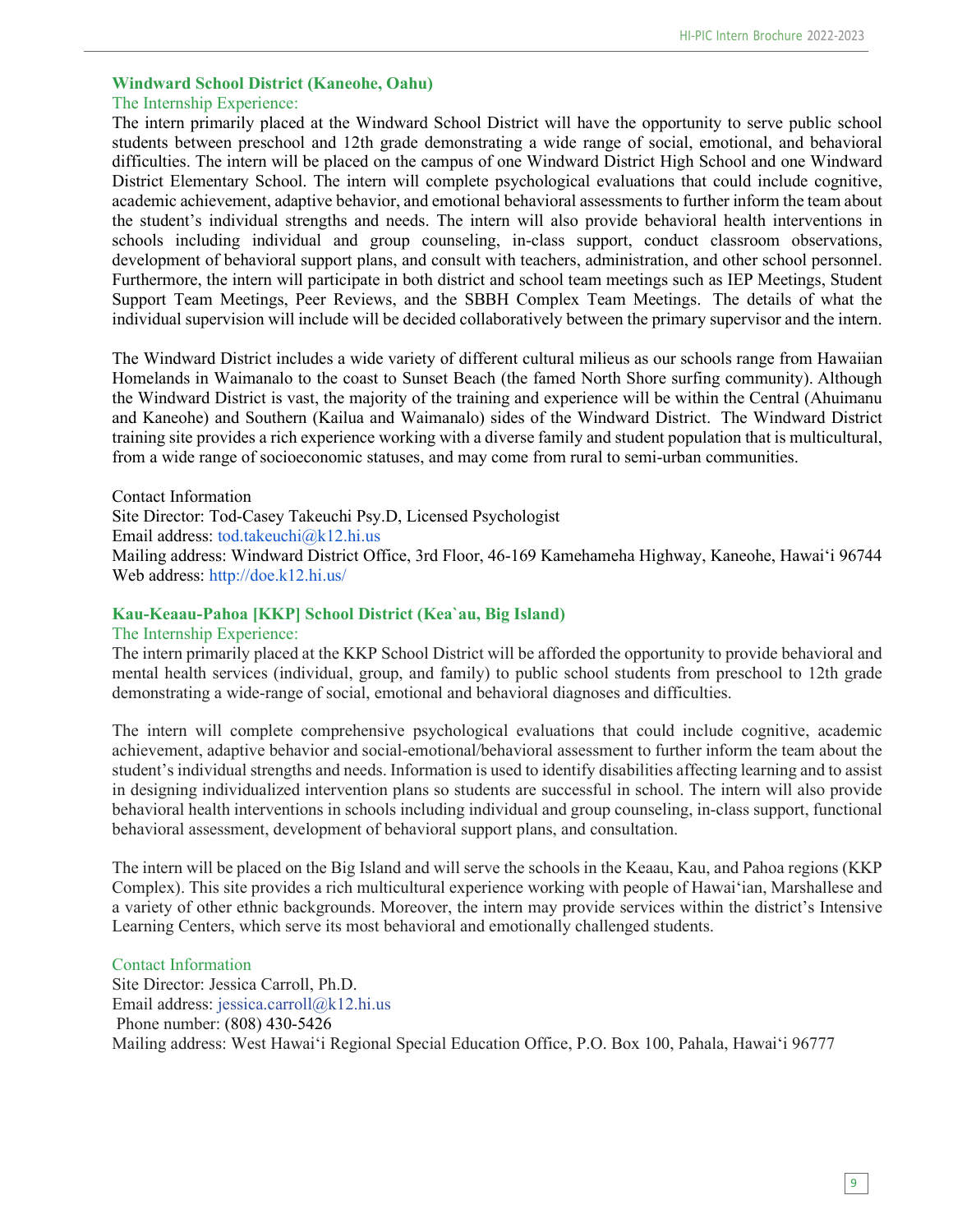#### **West Hawai'i School District (Kealakekua, Big Island)** The Internship Experience:

The intern primarily placed in West Hawai'i will be afforded the opportunity to provide behavioral and mental health services (i.e., individual and group counseling, in-class support, functional behavioral assessment, development of behavioral support plans, and consultation) to public school students from Kindergarten to 12th grade demonstrating a wide-range of social, emotional and behavioral diagnoses and difficulties. The intern will complete comprehensive psychological evaluations (i.e., cognitive, academic achievement, adaptive behavior and social-emotional/behavioral assessment) to further inform the team about the student's individual strengths and needs. This information is used to identify disabilities affecting learning and to assist in designing individualized intervention plans so students are successful in school.

The West Hawai'i intern will have the opportunity to serve a variety of schools in the south and north region of West Hawai'i Complex. The intern will be housed at Konawaena High School with their site supervisor. The training sites provide a rich multicultural experience working with people of Hawai'ian, Marshallese and a variety of other ethnic backgrounds.

#### Contact Information

Site Director: Katlyn Hale, Psy.D. (HI-PIC Program Director) Email address: [Katlyn.Hale@k12.hi.us](mailto:Katlyn.Hale@k12.hi.us) Phone: 808-987-7431 Address: 81-1043 Konawaena School Rd Kealakekua, HI 96750

#### **Kauai School District (Kauai)**

#### The Internship Experience:

Interns at the Kauai District site will provide services in the School-Based Behavioral Health (SBBH) program. Under the direct supervision of an on-site licensed clinical psychologist, interns will be placed on campus of one or more public schools on Kauai in an SBBH clinic. There the interns will conduct clinical psychological evaluations and provide crisis intervention, and individual, group, and family psychotherapy to school- aged children with a variety of mental health diagnoses. Interns will participate on multidisciplinary treatment teams and educational planning teams, conduct classroom observations, and consult with teachers, administration, and other school personnel in developing and implementing Positive Behavioral Supports. Interns will also consult with other community and state agencies, including Family Court, Child Protective Services, and Department of Health. SBBH personnel include the Mokihana Program Director, Clinical Director (clinical psychologist), Training Director (clinical psychologist), 17 Family Support Workers (15 with master's degrees), 6 clerks, 4 school psychologists, a behavioral health specialist, and 6 other clinical psychologists. Whereas interns' training experience is supervised primarily by the HI-PIC faculty (Dr. Bivens, and Dr. Suzuki), interns may have an opportunity to work and train under other psychologists within SBBH across the island based on institutional need and intern interest in specific age groups, populations, or treatment issues.

Contact Information Site Director: Alex Bivens, PhD. Email: [cntr.abivens@k12.hi.us](mailto:cntr.abivens@k12.hi.us)  Website:<http://kauaischools.org/> Phone Number: (808) 826-6956 Address: 4695 Mailihuna Road Kapaa, HI 96746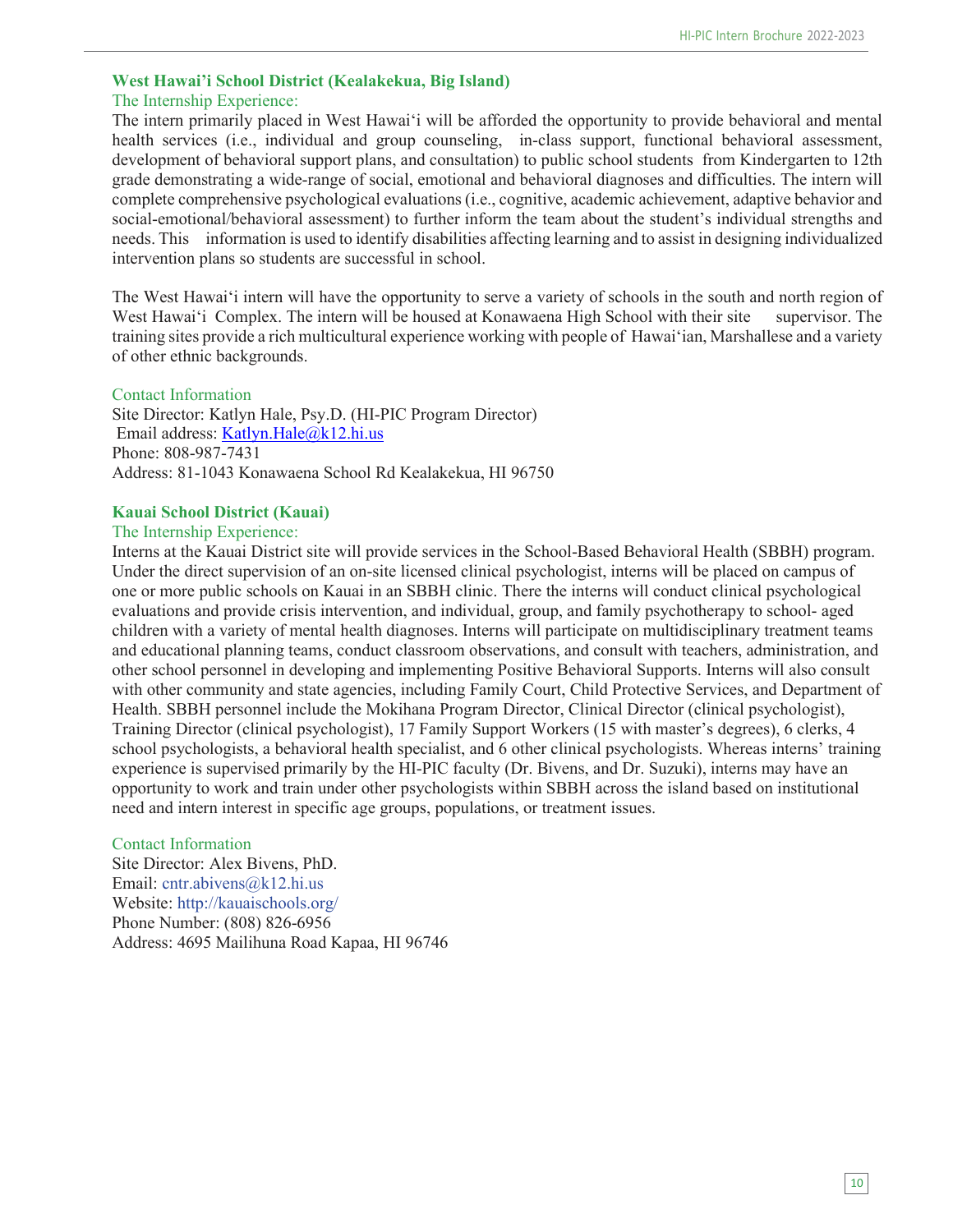# Application Process and Selection Criteria

The Consortium typically has ten full-time positions (note that MCCC is **inactive** for 2022-2023).

Education: All applicants must be a current doctoral-level student in an APA-accredited counseling or clinical psychology program. Must be certified by the academic program as being ready for an internship.

Background Check: Candidates who match with HI-PIC must successfully complete a background check (including fingerprinting for DOE interns) prior to being appointed for internship. Final hiring for the internship is contingent upon clearing the general background check, as well as medical staff office reviews at each site. The HI-PIC brochure provides detailed information on the requirements for each individual site.

Additional Criteria: HI-PIC will base its selection process on the entire application package noted above; however, applicants who have met the following qualifications prior to beginning internship will be considered preferred.

- 1. A minimum of 500 intervention hours
- 2. A minimum of 50 assessment hours
- 3. Dissertation proposal defended
- 4. Experience or special interest in working with diverse populations and/or in rural or underserved areas

In addition to the preferences noted above, HI-PIC takes into consideration the potential commitment or interest of any prospective intern to remain in Hawai'i following internship. Developing a strong behavioral health workforce is an important consideration for the state, and an interest in remaining in Hawai'i to join the workforce will be considered a benefit in a potential intern.

In addition to education and training requirements and preferences specified above, HI-PIC requires that matched interns meet additional site-level criteria to begin their training year. If a matched intern does not meet certain site-level criteria the match agreement will be terminated and the intern will not be allowed to complete his or her internship within HI-PIC. Additional information about site level credentialing requirements can be found the HI-PIC brochure.

Students interested in applying for the internship program submit an online application through the APPIC website (www.appic.org). Applicants apply to as many or as few training sites within HI-PIC as they choose. Applicants designate the training sites by selecting the appropriate Match Number when submitting the application. Only one complete application is required for consideration to any of the sites in the Consortium.

#### A complete application consists of the following materials:

- 1. A completed Online AAPI (APPIC's standard application)
- 2. Cover letter (part of online AAPI) stating your preferred training site(s) and why you are interested in those sites specifically
- 3. A current Curriculum Vitae (as part of the online AAPI
- 4. Three letters of recommendation, two of which must be from persons who have directly supervised your clinical work (as part of the online AAPI). **Please submit no more than three letters.**
- 5. Official transcripts of **all** graduate coursework
- 6. Supplementary materials:
	- i. One full integrated assessment report (please redact appropriately) and
	- ii. A one-page clinical case conceptualization

All application materials must be received by November 4, 2021 to be considered. If applicants are invited to interview, they will be notified by email on or before December 15, 2021. Interviews will be scheduled January 5, 12, and 19, 2022 via videoconference, with the exception of interviews for the Kauai site, which will be held on January 6, 13, 20, 2022 via videoconference. Phone interviews will be provided in cases where videoconference is not an option. HI-PIC conducts video-conference interviews, with each site conducting separate interviews.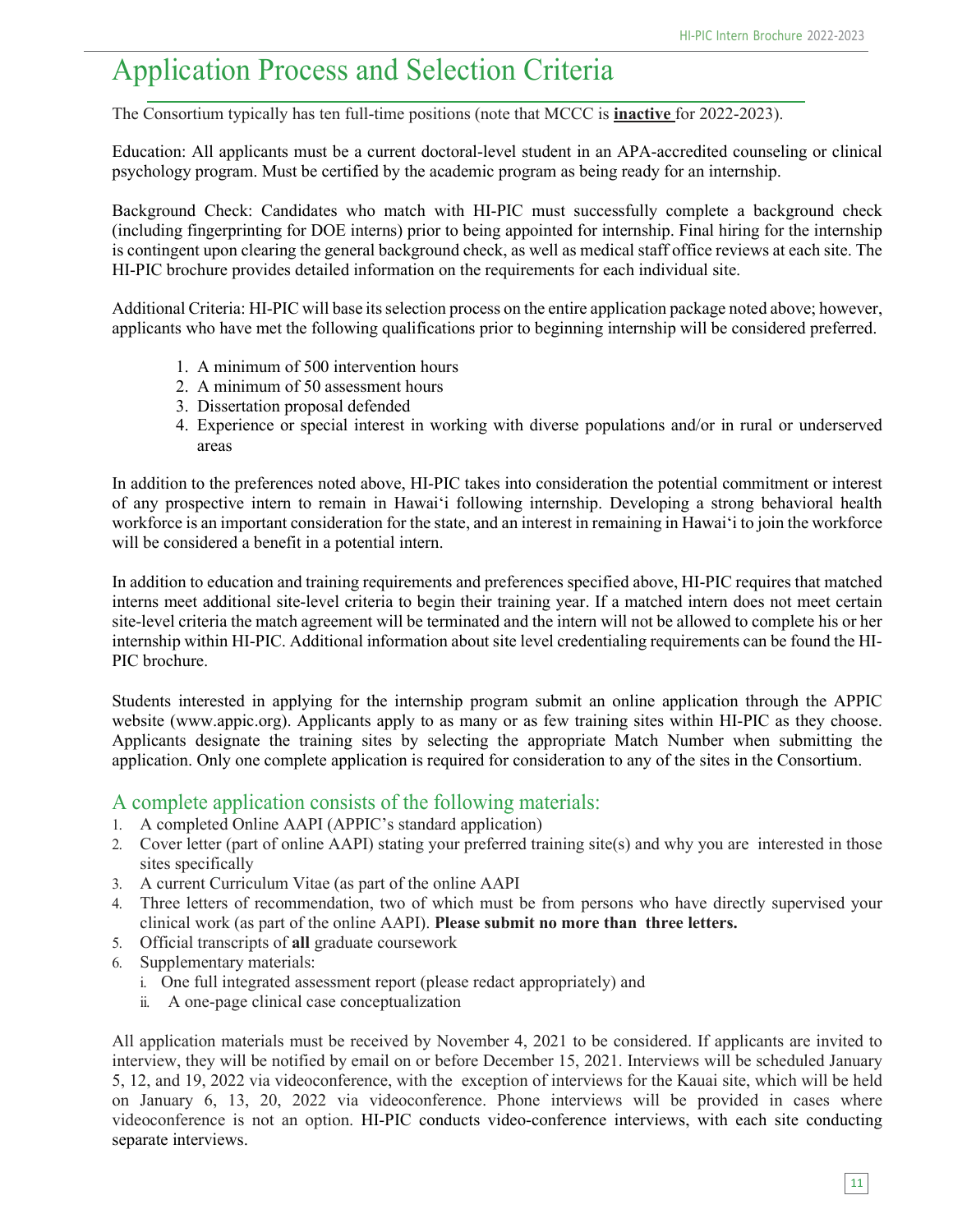Applicants may also request the opportunity to briefly tour sites in-person, although such visits are in no way evaluative for the applicant process. Following the interview, follow-up discussion may be requested by contacting the site director for the training site(s) of interest.

In addition to the preferences noted above, HI-PIC takes into consideration the potential commitment or interest of any prospective intern to remain in Hawai'i following internship. Developing a strong behavioral health workforce is an important consideration for the state, and an interest in remaining in Hawai'i to join the workforce will be considered a benefit in a potential intern.

HI-PIC also requires that matched interns meet additional site-level criteria to begin their training year. If a matched intern does not meet certain site-level criteria the match agreement will be terminated and the intern will not be allowed to complete his or her internship within HI-PIC. Additional information about site level credentialing requirements can be found below.

Questions regarding the application or interview process may be directed to either of HI-PIC's Program Director, Dr. Katlyn Hale (katlyn.hale @k12.hi.us), or to the program's consultant, Erin Briley (ebriley @wiche.edu)

# Consortium Contact Information

For more information about HI-PIC, feel free to contact: Katlyn Hale, Psy.D., HI-PIC Program Director – [katlyn.hale@k12.hi.us](mailto:katlyn.hale@k12.hi.us) **Erin Briley, M.S., NCSP.**, Western Interstate Commission for Higher Education (WICHE) – [ebriley@wiche.edu,](mailto:ebriley@wiche.edu,) or go to **[www.hi-pic.org](http://www.hi-pic.org/)**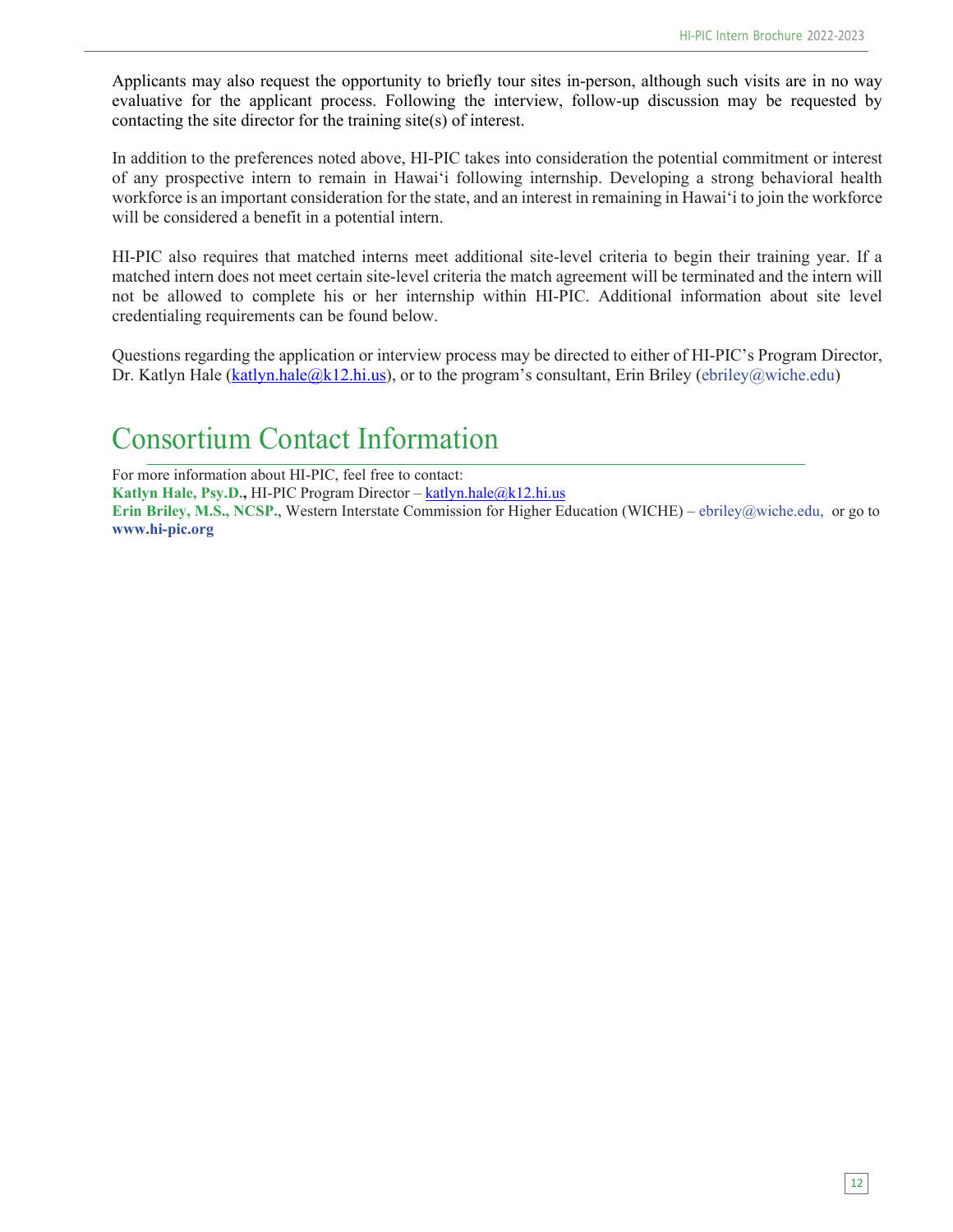# Appendix A

#### What to Expect as a HI-PIC Intern

**After an internship offer is made, the following steps are taken before the internship begins:**

- 1. The Western Interstate Commission for Higher Education (WICHE) Human Resources Coordinator, Deirdre Coulter (dcoulter@wiche.edu), will contact you to complete a background check required for employment. **The Background Check includes:**
	- a. Social Security Trace
	- b. County Criminal Felony & Misdemeanor All counties lived
	- c. 7-Year History Multi-Jurisdictional National Search with County Verification. This search includes:
		- i. National Sex Offender Registry live search
		- ii. Department of Corrections/Bureau of Prisons Records in 45 States
		- iii. Partial County Court Records in over 1100 counties
		- iv. State Criminal Record Databases From 20 States
		- v. OFAC Blocked persons List
		- vi. Denied Persons List; Debarred Persons List
		- vii. FBI Fugitive List
		- viii. National Public Record Online Indexes
		- ix. Database of Searched Criminal Records
		- x. Interpol Most Wanted List
		- xi. Canadian OSFI List
		- xii. European Union Terrorism Sanctions List
- 2. WICHE Human Resources and Administration determine if a particular record should prevent someone from being employed. Several factors are employed in that determination. For example, nature of crime, date of the offence, potential impact of the offence, etc.
- 3. All WICHE staff are required to be fully vaccinated for COVID-19 and are required to provide proof of vaccination by December 8, 2021, unless a reasonable accommodation is approved. Staff are considered fully vaccinated for COVID-19 two weeks after they have received the second dose in a two-dose series, or two weeks after they have received a single dose vaccine. Only medical and sincere religious exemptions will be considered. Staff not in compliance with the policy by December 8, 2021, (the federal deadline) will be terminated from their employment with WICHE. Staff in need of an exemption from this policy due to a medical reason, or because of a sincerely held religious belief, must submit a completed Request for Accommodation form to Human Resources to begin the interactive accommodation process no later than November 15, 2021. Accommodations will be granted in accordance with the Executive Order, if the request does not pose a direct threat to the health and safety of others, and if the accommodation does not cause WICHE, its staff, or partners undue hardship.
- 4. In addition to WICHE requirements, each Hawaii state agency has credentialing requirements for matched interns. You will be contacted by the Human Resources department of each state agency to complete necessary steps for credentialing within the setting:
	- **a. Department of Public Safety (for interns matched at Oahu Community Correctional Facility):**
		- i. Matched interns must provide consent for a Criminal Background Check that includes a search of the Hawaii Criminal Justice Data Center and the National Crime Information Center.
		- ii. The Department of Public Safety Human Resources Department determines on a case-bycase basis if a particular record should prevent someone from completing his or her internship within this setting. However, general exclusionary criteria include:
			- 1. Convicted felons must be in the community for 5 years during which time they must be completely arrest free. They also need to be off all supervision for 2 years.
			- 2. Convicted misdemeanants must be in the community for 2 years during which time they must be completely arrest free and off all supervision for 2 years.
			- 3. Persons with pending criminal charges will not be considered.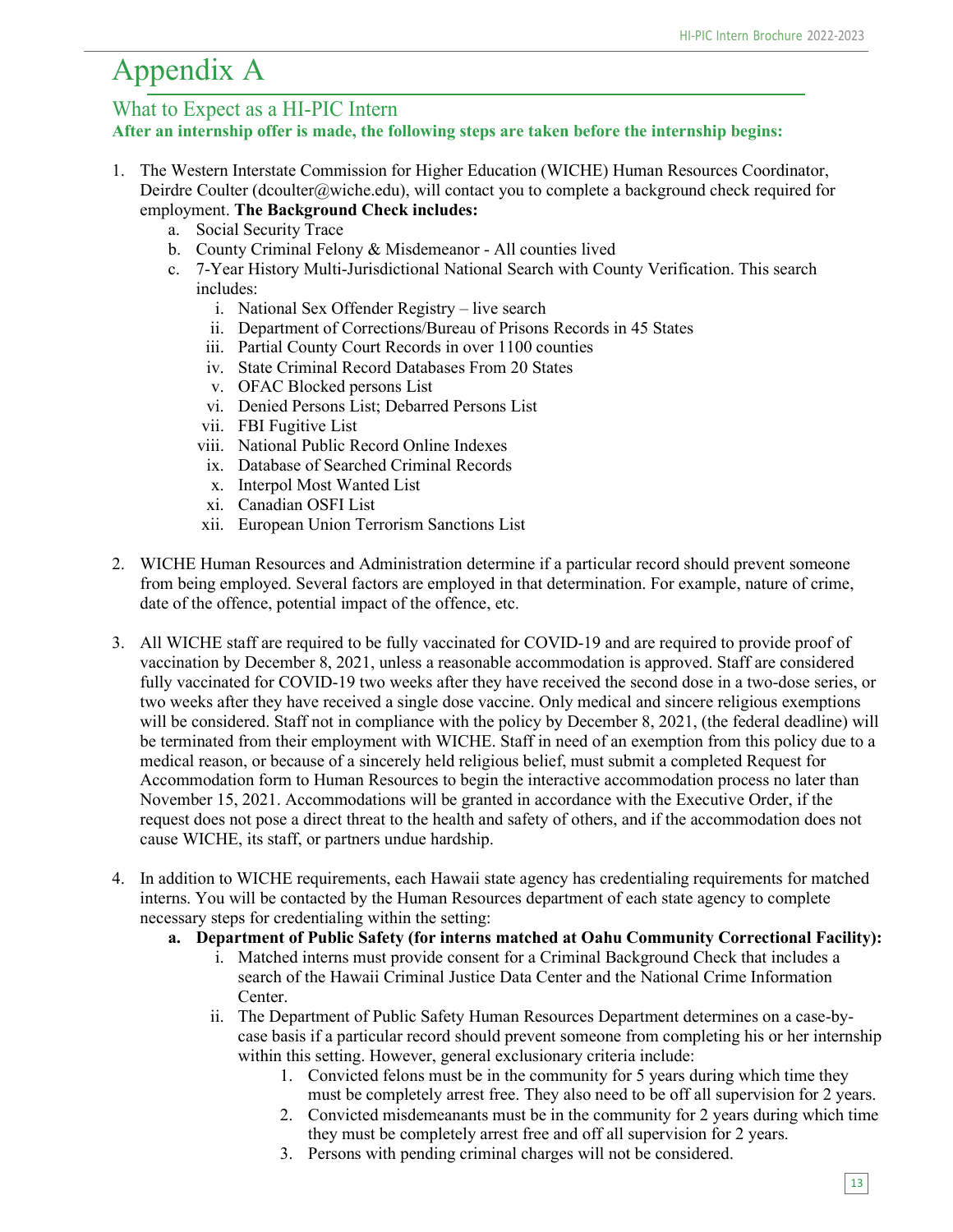- 4. Persons on probation or parole are not eligible.
- 5. Persons convicted of a sex crime will require special review and approval
- iii. Persons found not guilty by reason of insanity or mental defect will require special review and approval.
- iv. Persons with substance abuse histories/problems should be with the referring organization for 1 year as well as clean and sober for at least 1 continuous year, 2 years are suggested.
- v. Anyone who fails to fully disclose their criminal history, falsifies, or withholds information on the Consent for Criminal Background Check will be rejected.
- vi. Exceptions to these require approvals from the affected wardens, division administrators, and Deputy Director of Corrections.

#### **b. Department of Health (for interns matched at Hawaii Youth Correctional Facility, Hawaii Family Guidance Center):**

- i. Matched interns must be fingerprinted and given consent for the completion of a Criminal Background check, a National Sex Offender Registry check, and a Child Abuse and Neglect Central Registry check.
- ii. The Department of Health Human Resources Department determines on a case-by-case basis if a particular record should prevent someone from completing his or her internship within this setting. However, general exclusionary criteria include:
	- 1. Previous conviction of a felony
	- 2. Registered sex offender
- c. **Department of Education (for interns matched at Windward, Kauai, KKP and Hawaii School Districts) Screening includes**:
	- i. Proof of full /completed Covid-19 vaccination or proof of a negative Covid-19 test taken 72 hours prior to appointment
	- ii. Fingerprinting via the Hawaii Criminal Justice Data Center (HCJDC) and the Federal Bureau of Investigation (FBI) for the purposes of accessing and reviewing state and national criminal history records pertaining to the matched interns.
	- iii. Background check. Exclusionary criteria include a history, or background involving:
		- 1. Violence
		- 2. Alcohol or Drug Abuse
		- 3. Sex Offense
		- 4. Offense involving children
		- 5. Other circumstances which indicate the individual being screened may pose a risk to the health, safety, and/or well-being of children.
	- iv. You will need two forms of ID
		- 1. Driver's license
		- 2. Social Security Card